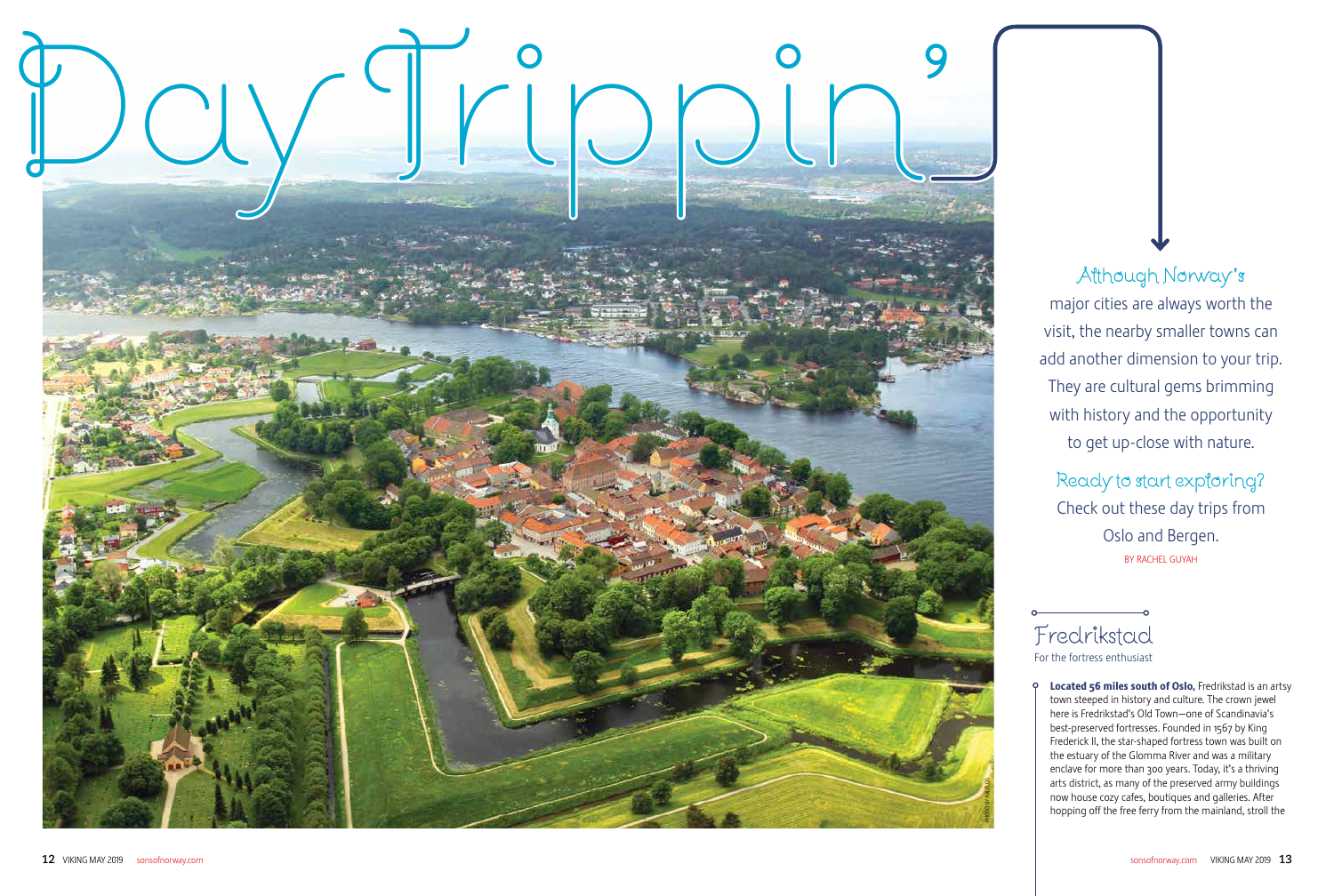# Drøbak If you love Christmas and castles

### Located on the narrowest part of the Oslofjord less than an hour from Oslo, this quaint maritime village is home to Oscarsborg Fortress—a former military stronghold set on two islands in the middle of the Drøbak Sound. It played a critical role in sinking a Nazi battleship during World War II. The fortress is now home to a modern museum, art exhibits and an outdoor opera. Guided tours are available. A short, 10-minute ferry shuttles visitors to Oscarsborg throughout the day.

Back on the mainland, the spirit of Christmas is alive—even in summer. For the past three decades, *Tregaarden's Julehus* (Christmas House) has been a year-round wonderland of various yuletide trinkets, toys and décor. Many letters to Santa Claus find their way here; in fact, displayed in the town's tourist office are roughly 250,000 letters to Santa from around the world.

For a unique experience, head to the Lutefisk Museum. It's the only one in the world that celebrates this Norwegian delicacy. After a day of exploring, refuel at one of the harborside restaurants that serves freshly caught lobster, prawns and fish from the Oslofjord, such as Sjøstjernen.

This is the most scenic way to get to Drøbak. The ferry leaves from Aker Brygge, near city hall, then sails down the Oslofjord to Drøbak, stopping at several harbors. The journey takes one-and-ahalf hours. The ferry departs twice daily on weekends from Easter to October, and once daily on weekdays in the summer. Take the 500 or 500E regional bus, which runs from Oslo to Drøbak. There are frequent daily departures. (*ruter.no)* Head south from Oslo via E6, then follow signs leading

### Get There

Board the western line of the Østfold Railway at the Oslo Central Station. There are frequent daily departures.

Take the Oslo **Đ** Fredrikstad Nettbuss Express, which runs between the capital and Hvaler and stops at the Fredrikstad bus terminal along the way. There are frequent daily departures. *(nettbuss.no)*

Head south from Oslo via E6, then take the main road 110.



to Drøbak.

# Tønsberg For a taste of Viking and medieval history

Ō.

### Founded a millennium ago during the Viking Age, Tønsberg is

Norway's oldest city. In 1903, a farmer found the Oseberg Viking ship near here in a burial mound. Today, a full-scale replica of the ship is docked in the town's harbor. (The real deal is on display at Oslo's Viking Ship Museum.) The seaside town was also an important city center during the Middle Ages. To learn more about its medieval past, visit Tønsberg's Slottsfjell Museum—the largest ruin park in the Nordic region—where remnants of an important 13th century castle can be found. The museum also houses the Klåstad ship—the only preserved Viking ship outside Oslo. While here, head uphill to the



Day

Trips

from

Oslo

*(Fredrikstad continued)* perimeter to soak in views of the fortifications before weaving inward through the cobblestoned streets.

At the southern tip is Bastion 5, the town's art center, where you can browse open workshops and see painters, glass blowers and ceramic artists working their magic. To soak in more history, head southeast of Old Town to *Kongsten Fort* (The King's Fort)—a small, but fascinating fort set on a small cliff that includes Provisioning Storage, the Commandant's Residence and several underground rooms.

### Get There





Castle Rock Tower for panoramic views of the city and fjord. Tønsberg's long coastline and surrounding woodlands also make it a popular place for day hikes and bike rides. Download free trail maps on the town's website (*tonsberg.kommune.no*).

### Get There







PHOTO BY TOBIAS ACKEBORN / GETTY IMAGES

Board the Vestfold Railway in Oslo, which stops in Tønsberg on its way to Skien. **There are several express bus services to Tønsberg** from Oslo. (*nettbuss.no)* Follow the main road E18 to Tønsberg.